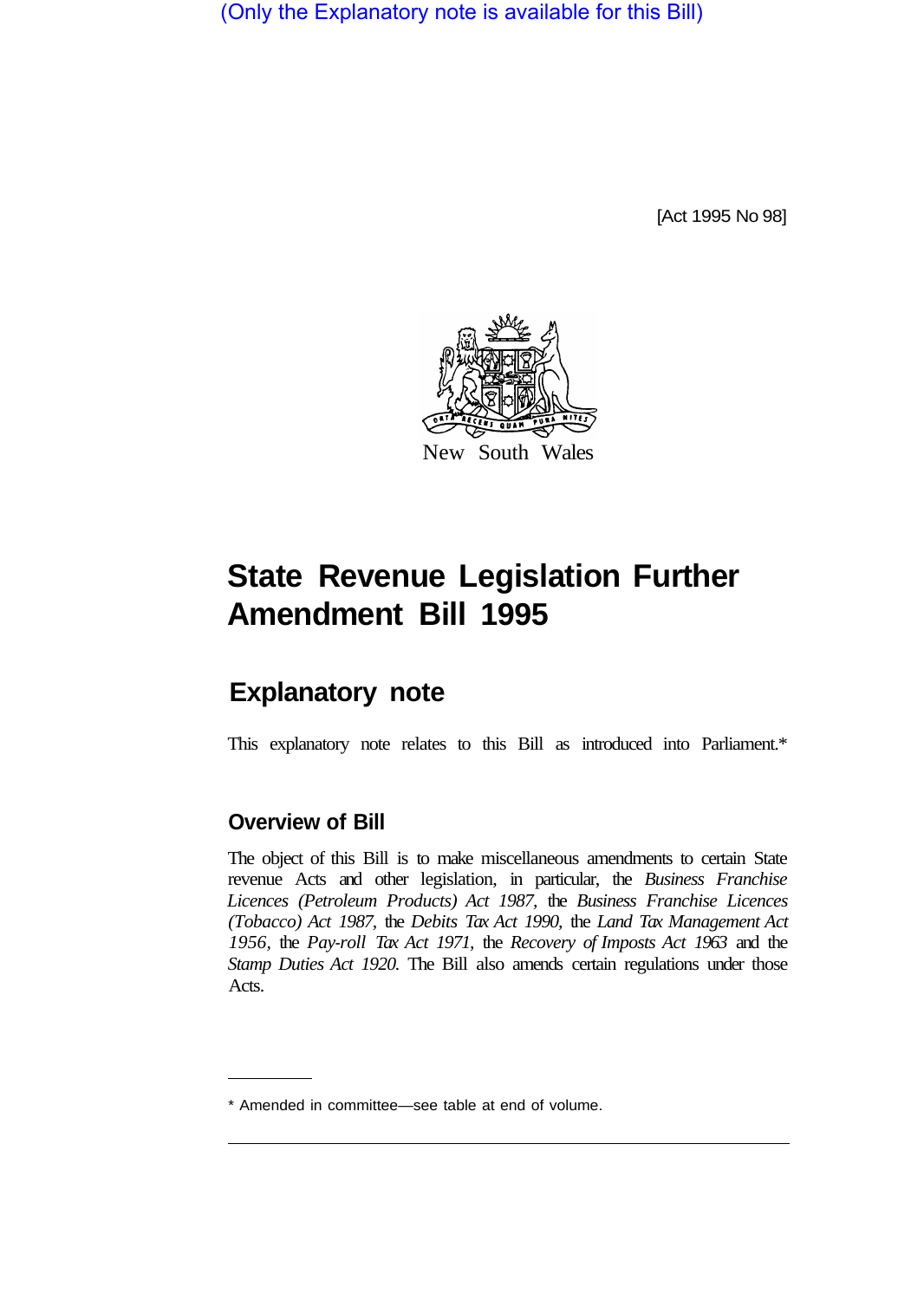Explanatory note

# Outline of provisions

**Clause 1** sets out the name (also called the short title) of the proposed Act.

**Clause 2** provides for the commencement of the proposed Act on 1 January 1996, except as otherwise provided. Alternative commencement dates are mentioned below in relation to each of the amendments concerned.

**Clauses 3–10** are formal provisions giving effect to the Schedules of amendments.

**Schedules 1–8** amend the Acts and regulations referred to above.

# **Schedule 1 Amendment of Business Franchise Licences (Petroleum Products) Act 1987**

# **Transfer of procedural matters relating to the off-road diesel fuel scheme into the Act from the regulations**

The *Business Franchise Licences (Petroleum Products) Act 1987* contains provisions providing for an off-road diesel fuel scheme. Those provisions are augmented by provisions of the regulations under that Act. The proposed Act transfers those provisions from the regulations into the Act. See Schedule 1  $[1]$ – $[6]$  and  $[14]$ .

# **Transfer of procedural matters in relation to appeals into the Act from the regulations**

The *Business Franchise Licences (Petroleum Products) Act 1987* contains provisions enabling appeals to be made against decisions on objections to the granting of licences under that Act. Those provisions are augmented by provisions of the regulations under that Act. The regulations also specify the rate of interest payable on amounts that are refunded to an objector as a result of an appeal, provide for the rounding-off of interest and provide for the payment of expenses of persons who are required to attend hearings conducted in connection with investigations being carried out under that Act. The proposed Act transfers those provisions from the regulations into the Act. See Schedule 1 [7]–[13].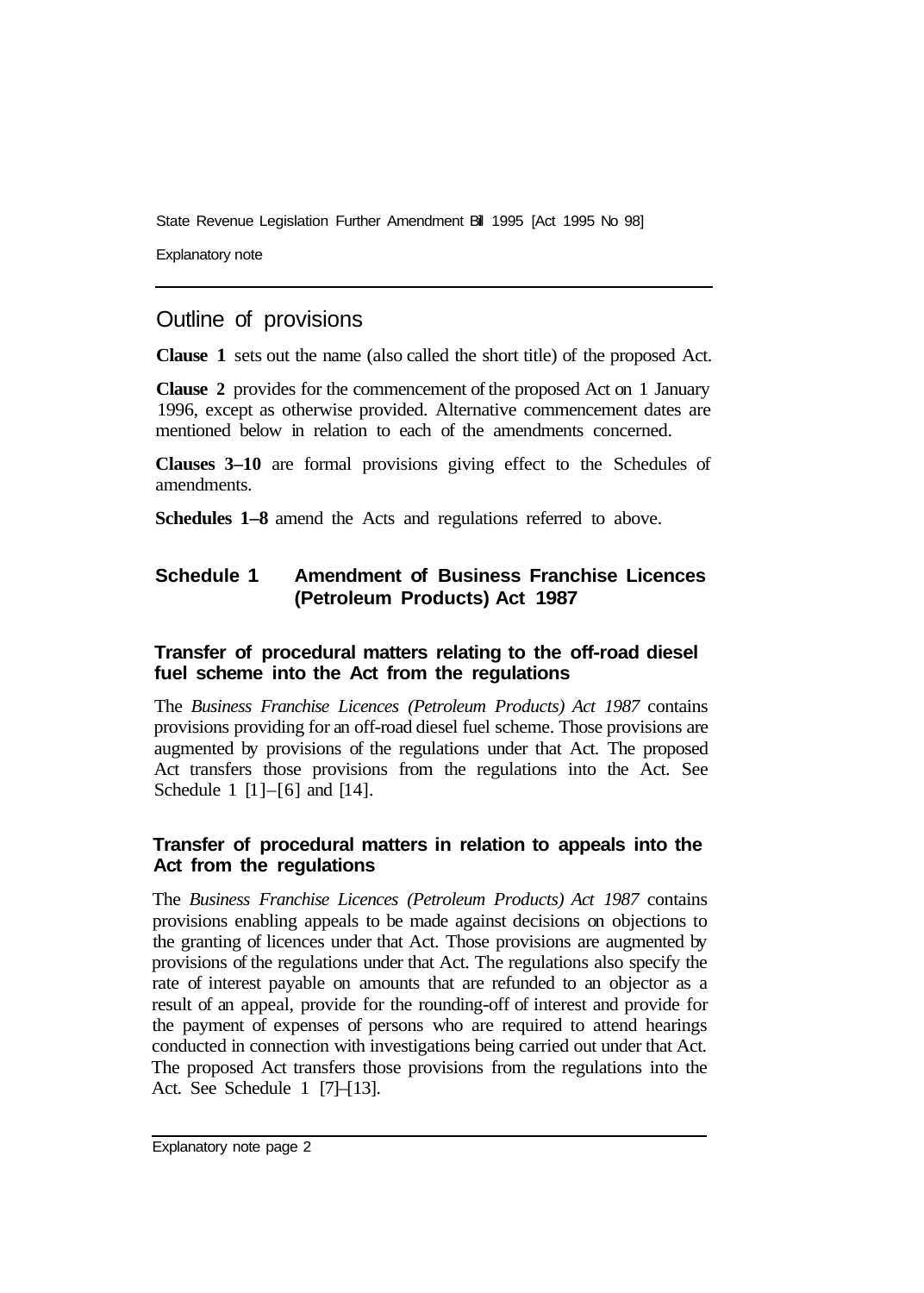Explanatory note

# **Schedule 2 Amendment of Business Franchise Licences (Tobacco) Act 1987**

#### **Transfer of procedural matters in relation to appeals into the Act from the regulations**

The *Business Franchise Licences (Tobacco) Act 1987* contains provisions enabling appeals to be made against decisions on objections to the granting of licences under that Act. Those provisions are augmented by provisions of the regulations under that Act. The regulations also specify the rate of interest payable on amounts that are refunded to an objector as a result of an appeal, provide for the rounding-off of interest and provide for the payment of expenses of persons who are required to attend hearings conducted in connection with investigations being carried out under that Act. The proposed Act transfers those provisions from the regulations into the Act. See Schedule  $2 \lfloor 1 \rfloor - \lfloor 7 \rfloor$ .

#### **Disclosure of information obtained under the Business Franchise Licences (Tobacco) Act 1987 to the Director-General of the Department of Health**

The *Business Franchise Licences (Tobacco) Act 1987* prohibits the disclosure of certain information, subject to specified exceptions. The proposed Act adds to those exceptions so as to permit information to be disclosed to the Director-General of the Department of Health for the purposes of facilitating the administration of the *Public Health Act 1991* and the *Tobacco Advertising Prohibition Act 1991.* See Schedule 2 [8]–[ 10].

# **Schedule 3 Amendment of Debits Tax Act 1990**

#### **Tax exemptions for bodies associated with the year** *2000*  **Olympic Games**

The proposed Act exempts the Sydney Organising Committee for the Olympic Games and Sydney Paralympic Organising' Committee Limited from the requirement to pay debits tax under the *Debits Tax Act 1990.* See Schedule  $3\lceil 1 \rceil$ .

#### **Tax exemptions for companies with regional headquarters within New South Wales**

The proposed Act removes a current tax exemption in relation to companies that have regional headquarters within New South Wales. See Schedule 3 [2].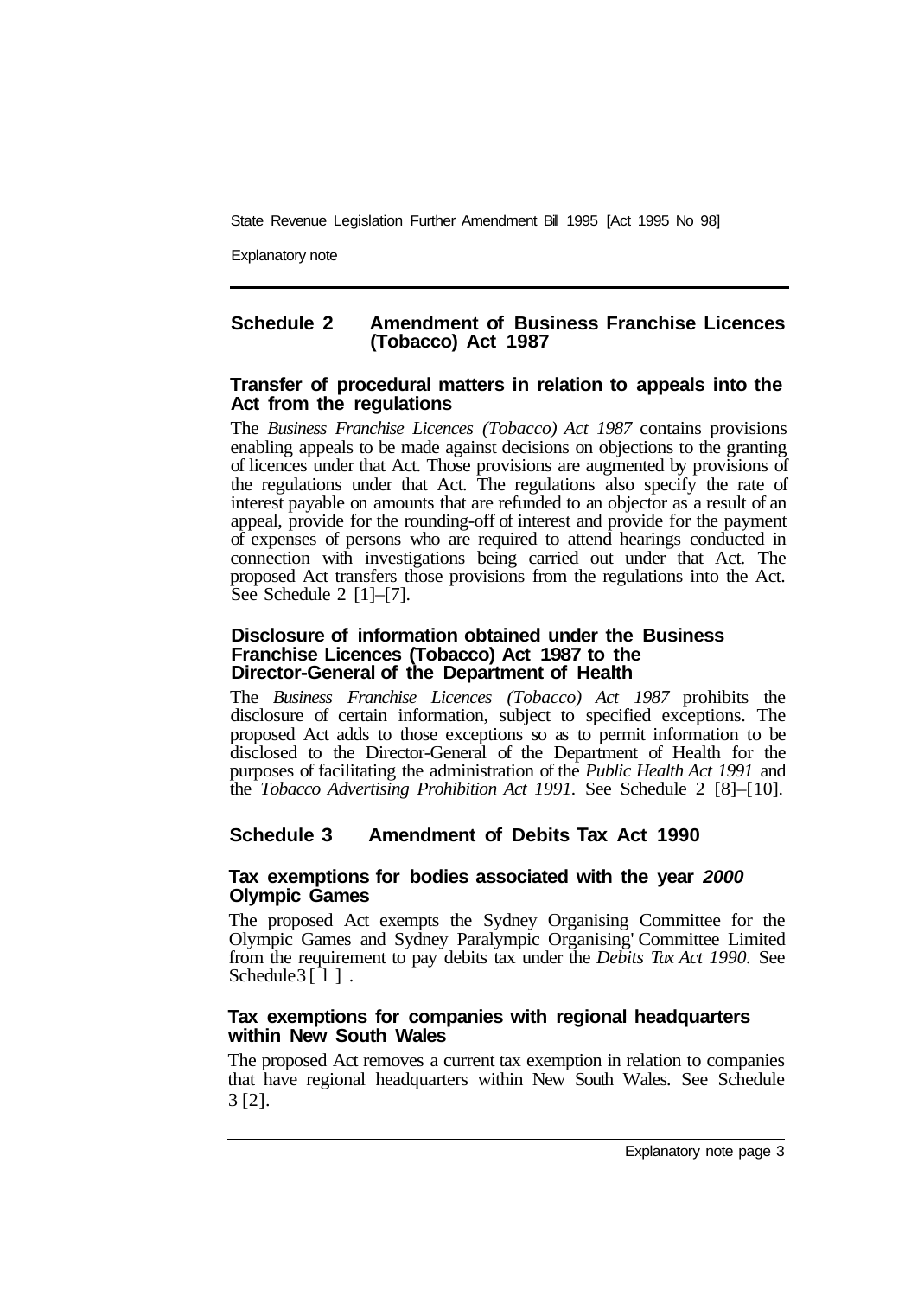**I** 

Explanatory note

#### **Notional separation of debits for debits tax purposes**

The proposed Act provides for a single debit with respect to multiple transactions effected by a single third party cheque arrangement to be treated as multiple debits for debits tax purposes under the *Debits Tax Act 1990.* The new section replaces an existing section that contains more general provisions with respect to multiple transactions. See Schedule 3 [3].

#### **Imposition of tax on persons and bodies having Crown immunity**

The proposed Act enables the Governor to apply the whole or any specified provisions of the *Debits Tax Act 1990* to any specified body (whether statutory or otherwise) that has Crown immunity. See Schedule 3 [4].

#### **Schedule 4 Amendment of Land Tax Management Act 1956**

#### **Exemption of State owned corporations from land tax in limited circumstances**

The proposed Act enables regulations under the *Land Tax Management Act I956* to exclude State owned corporations from land tax liability in the same way as electricity and gas distributors can be excluded. See Schedule 4 [l].

#### **Imposition of tax on persons and bodies having Crown immunity**

The proposed Act enables the Governor to apply the whole or any specified provisions of the *Land Tax Management Act 1956* to any specified body (whether statutory or otherwise) that has Crown immunity. A consequential provision exempts lessees of lands held by the Crown from payment of land tax in circumstances in which the Crown body from which the land is leased is liable for land tax. See Schedule 4 [2] and [3].

# **Schedule 5 Amendment of Pay-roll Tax Act 1971**

#### **Disclosure of pay-roll tax information to the WorkCover Authority**

The *Pay-roll Tax Act 1971* prohibits the disclosure of certain information, subject to specified exceptions. The proposed Act adds to those exceptions so as to permit information to be disclosed to the Workcover Authority so as to enable that Authority to exercise its functions. See Schedule 5 [l], [2] and [3].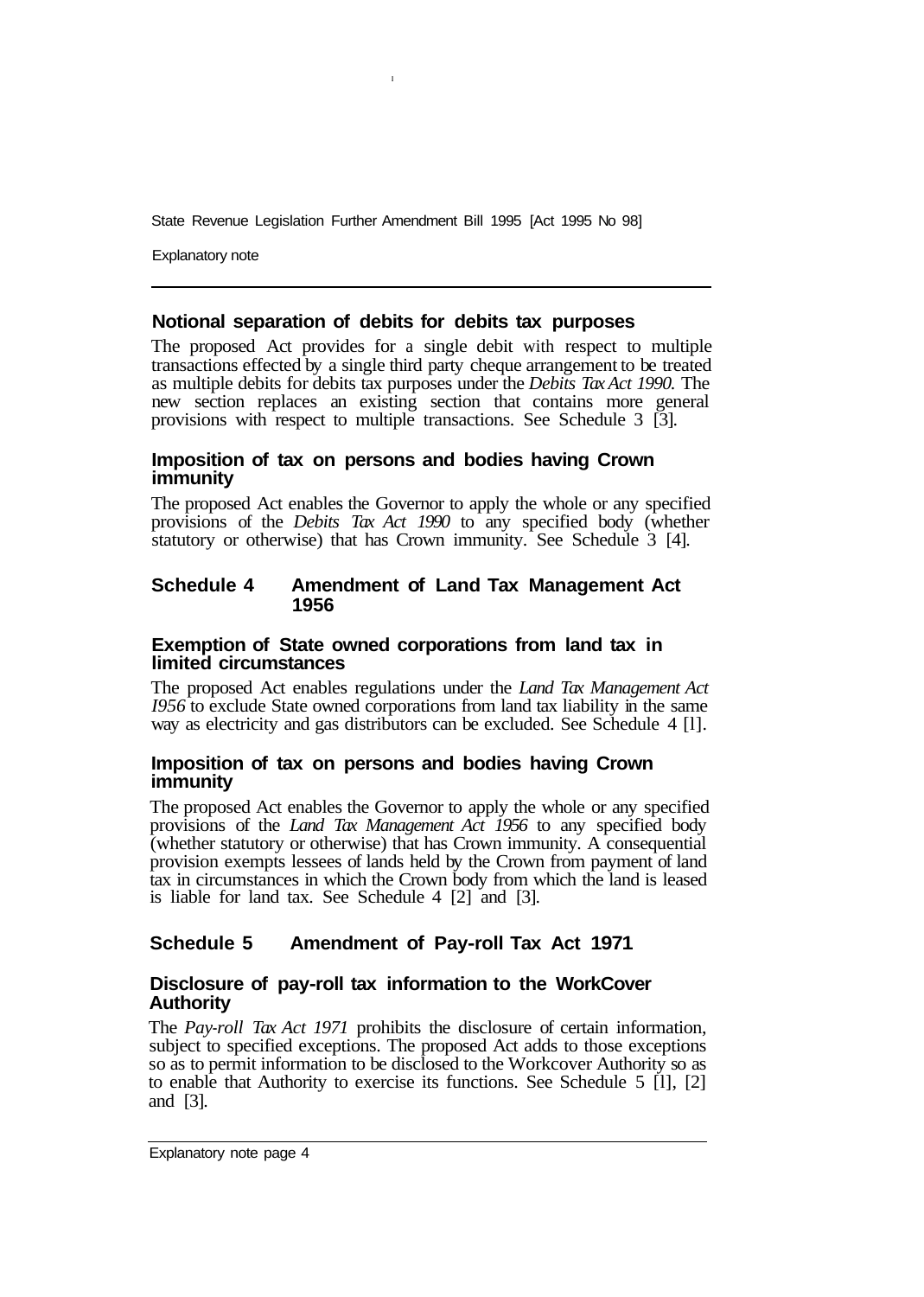Explanatory note

# **Correction of formulae**

The proposed Act corrects typographical errors in a formula used in connection with the calculation of pay-roll tax. See Schedule 5 [4] and [5]. The amendments are taken to have commenced on 1 January 1995.

#### **Schedule 6 Amendment of Recovery of Imposts Act 1963**

#### **Recovery of imposts**

The proposed Act overcomes the decision of the High Court in *Commissioner of State Revenue v Royal Insurance* (1994) 126 ALR 1. In that case, the High Court considered the effect of section 20A of the *Limitation Act 1958* (Vic). That provision was, before its amendment in 1993, in similar terms to the present version of section 2 of the *Recovery of Imposts Act 1963.* Section 2 of the *Recovery of Imposts Act 1963* presently creates limitation periods in respect of proceedings against the Crown and its various agents to recover taxes paid "under the authority or purported authority of any Act". The decision in *Royal Insurance* suggests that the words "under the authority or purported authority of any Act" do not apply to mistaken payments resulting from a misreading of a statute. See Schedule 6.

# **Schedule 7 Amendment of Stamp Duties Act 1920**

#### **Recognition of CUFS as a species of share**

Interests known as CHESS Units in Foreign Securities ("CUFS" for short) are used to settle transactions relating to foreign shares and units in public unit trust schemes that are traded on the Australian stock exchange. The proposed Act recognises CUFS as a species of share for the purposes of various provisions of the *Stamp Duties Act 1920.* See Schedule 7 [l], [2], [13], [15], [16], [17] and [34].

# **Licences to sell duty stamps**

The proposed Act removes the requirement under the *Stamp Duties Act 1920*  that stamps be sold at specially licensed premises only and that a sign be displayed at the premises showing the licensee's name and the words "Licensed to sell duty stamps". A Variation of Statute approved by the Treasurer dispensed with these requirements on 4 January 1995. See Schedule 7 [3], [4] and [5]. The amendments are taken to have commenced on 4 January 1995.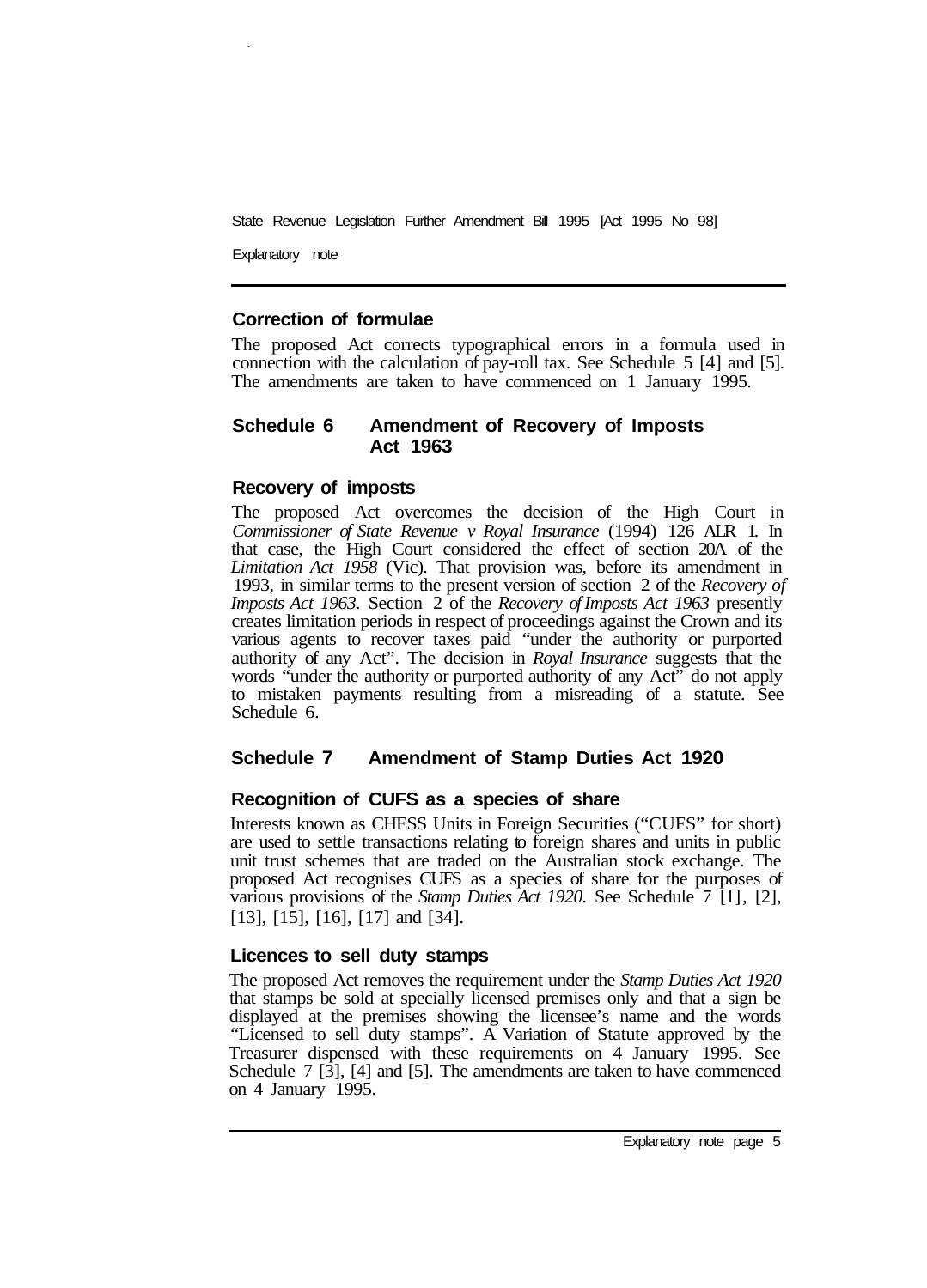Explanatory note

#### **Prohibition of "contract splitting" to avoid stamp duty**

The proposed Act extends the provisions of the *Stamp Duties Act 1920* that give rise to a presumption that different interests in the same property that are conveyed between the same parties within 12 months of each other are a single transaction for stamp duty purposes to conveyances in which the parties are not the same but are related to the original parties. See Schedule 7 [6].

#### **Exclusion from oral contract provisions**

Division 3A of Part 3 contains provisions dealing with "Clayton's contracts", ie provisions for the payment of duty where dutiable instruments may not be involved. Section  $\overline{44}$  (3) deals with the transactions to which Division 3A does not apply. The proposed Act restores this provision to the form in which it was prior to its amendment by the *State Revenue Legislation (Amendment) Act 1994,* and preserves the effect of a regulation made in relation to that provision. See Schedule 7 [7] and [47] (proposed clause 42 in Part 13 of the Tenth Schedule). The amendments are taken to have commenced on 1 September 1994.

# **lntergenerational transfers of rural land**

Section 66H of the *Stamp Duties Act 1920* provides an exemption from duty on the intergenerational transfer of rural land, subject to certain criteria being satisfied. The proposed Act extends this exemption to other property integral to primary production and transferred with the land. See Schedule 7 [8]. The amendments are taken to have commenced on 14 September 1994.

#### **Transfer of functions from the Treasurer to the Chief Commissioner of Stamp Duties**

The proposed Act amends the *Stamp Duties Act 1920* so as to enable certain functions of the Treasurer to be exercised by the Chief Commissioner of Stamp Duties. A right of appeal is conferred elsewhere in this Schedule of amendments in relation to decisions of the Chief Commissioner under the provisions as proposed to be amended. The functions relate to the granting of exemptions from duty in connection with intergenerational transfer of rural land, charitable institutions, and transfer of property between members of a group of corporations. See Schedule 7 [9] and [35]–[38].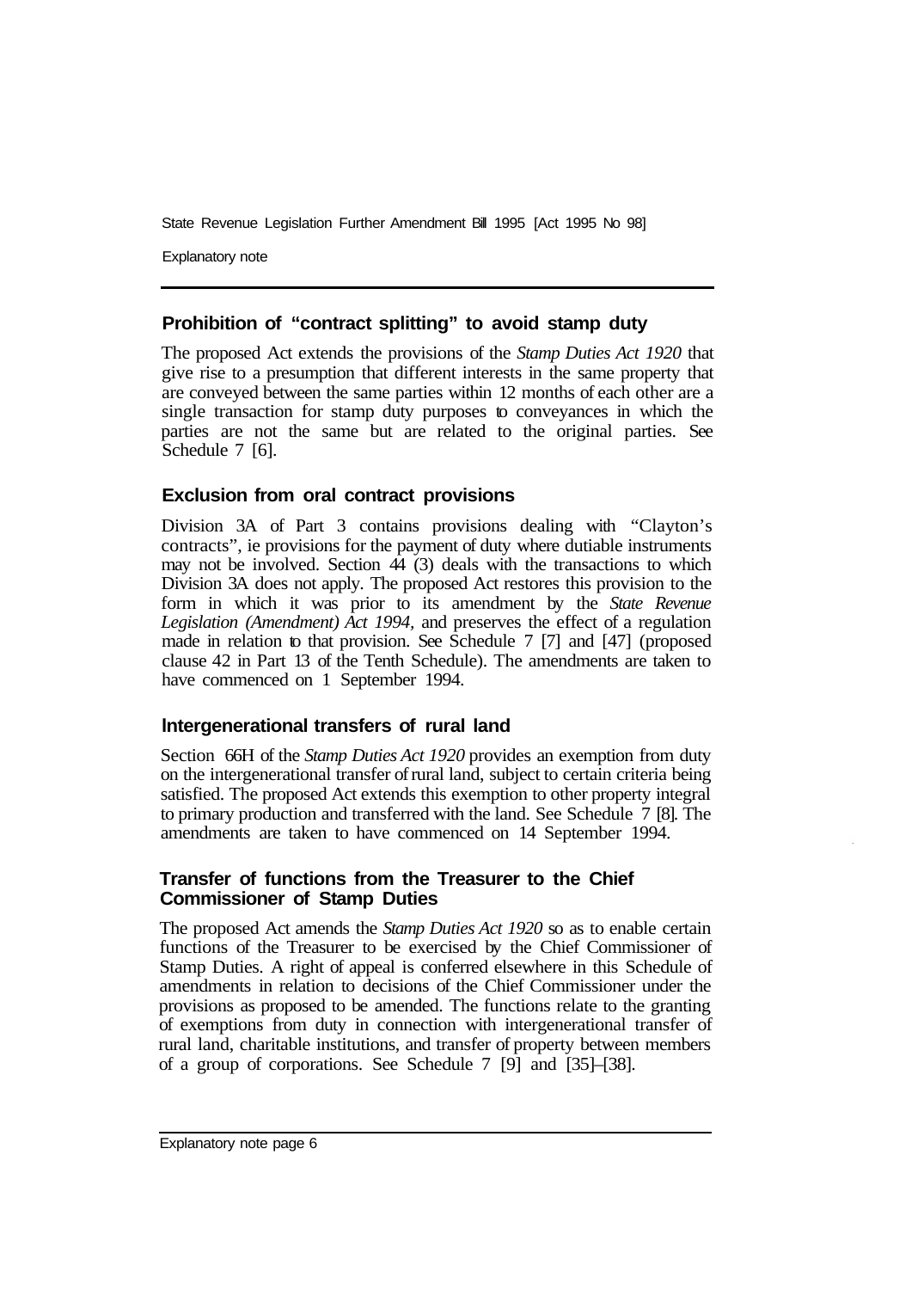Explanatory note

#### **Definition of loan security**

The proposed Act extends the same exemption from loan security duty under the *Stamp Duties Act 1920* to certain instruments connected with options trading as applies to similar instruments in the money market. See Schedule 7 [10]. The amendments are taken to have commenced on 1 January 1989.

### **Exemptions from loan security duty for transactions between 1.1.95 and 1.1.96**

Section 84CAC of the *Stamp Duties Act 1920* contains an exemption for home loan refinancing that expired on 1 January 1995. Variations of Statute were approved by the Treasurer to extend this date to 30 June 1995 and then to 3 1 December 1995. The proposed Act extends the date to 1 January 1996, so that advances for home loan refinancing made before this date will be eligible for the exemption. See Schedule 7 [ 11 ]. The amendments are taken to have commenced on 1 January 1995.

# **Exemptions from loan security duty for certain companies**

Section 84EBA of the *Stamp Duties Act 1920* provides that duty is not chargeable in respect of a loan security payable by a company that established its regional headquarters in the State after 1 July 1995 and that is the subject of a determination made under section 82CE of the *Income Tax Assessment Act 1936* of the Commonwealth. The proposed Act terminates the operation of section 84EBA from 1 September 1995, except as regards any such determination made before that date. The exemption expires on 1 July 2000. The amendment does not prevent a non-statutory scheme from operating in a similar fashion. See Schedule 7 [ 12]. The amendments are taken to have commenced on 1 September 1995.

#### **Exemption from stamp duty on SCH-regulated share transfers effected by mortgage or discharge of mortgage**

Section 94C (2) of the *Stamp Duties Act 1920* exempts certain SCH-regulated transfers from payment of duty under Division 26A of Part 3 of that Act. The proposed Act extends those exemptions to include share transfers effected by mortgage or discharge of mortgage where the instrument concerned has been duly stamped, or is exempt from similar duty, under the law of another State or Territory. See Schedule 7 [14]. The amendments are taken to have commenced on 27 January 1995.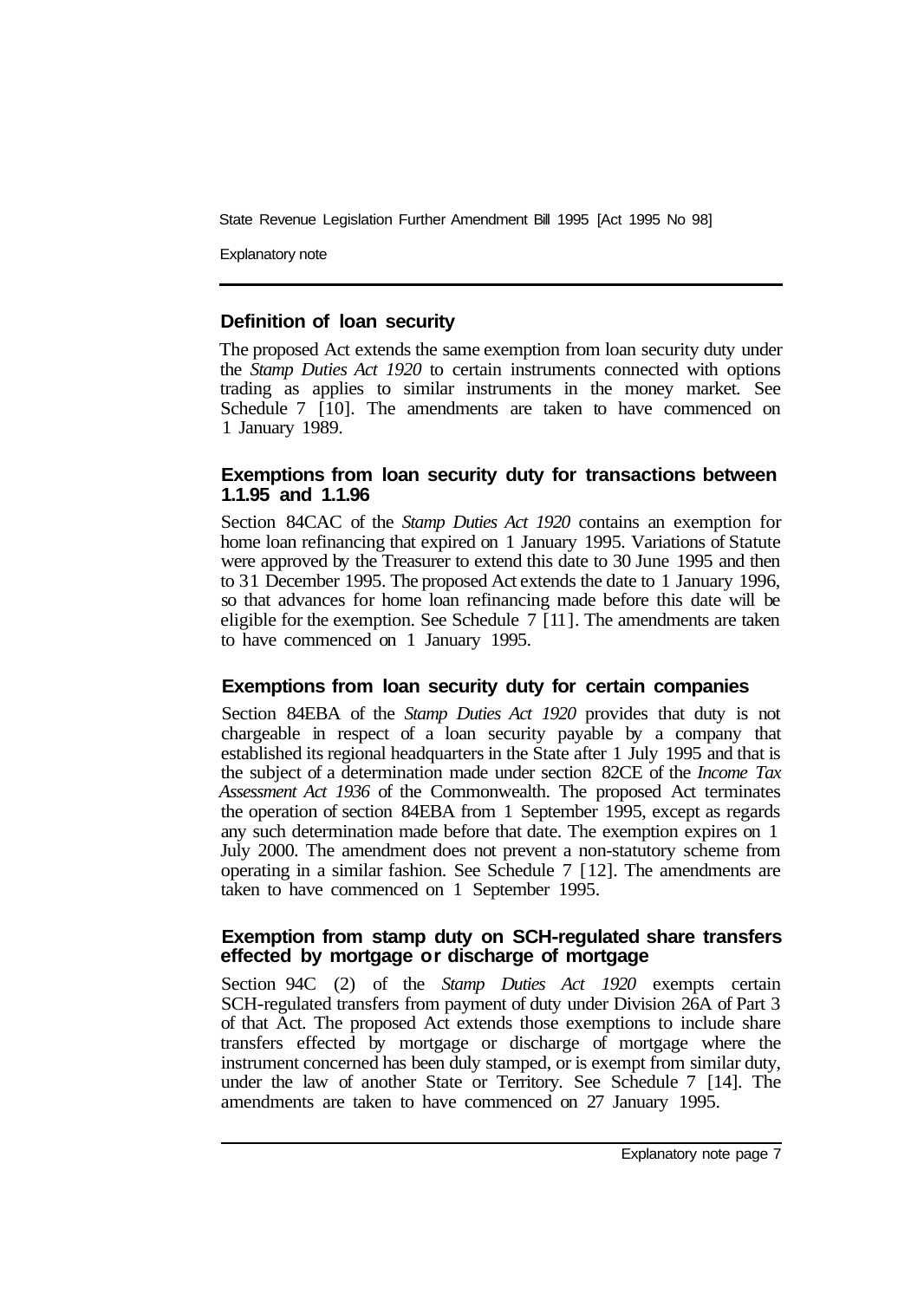Explanatory note

#### **Declarations of trust transferring mortgages and corporate debt securities**

Section 97AE of the *Stamp Duties Act I920* and paragraph (4 1 ) of the General Exemptions in the Second Schedule to that Act exempt transfers of mortgages and corporate debt securities from duty. The amendments extend this exemption to declarations of trust over mortgages and corporate debt securities. The amendments are effective from 1 January 1995, when a Variation of Statute for this purpose came into effect. See Schedule 7 [ 18] and [40].

#### **Clarification of financial institutions duty provisions**

The proposed Act amends the *Stamp Duties Act 1920* to clarify the definition of *broker receipts,* and to clarify the extent of the exemption for certain involuntary transfers. See Schedule 7 [19] and [24].

#### **Anti-avoidance provisions in relation to financial institutions duty**

The proposed Act amends the *Stamp Duties Act 1920* so as to close a loop-hole in relation to the payment of financial institutions duty on funds transferred outside New South Wales and so as to clarify and restrict the definitions relating to short term dealings. See Schedule 7 [20], [21], [23] and [26] and 8.3 [5].

#### **Transfers between exempt accounts**

The proposed Act amends the *Stamp Duties Act 1920* to confirm that transfers between exempt accounts, which are used as working accounts of non-bank financial institutions, are not subject to financial institutions duty. See Schedule 7 [22].

#### **Exemption of SEISIN clearing transactions from financial institutions duty**

Section 98A of the Stamp Duties Act 1920 excludes certain transactions from liability for financial institutions duty. The proposed Act extends this exclusion to transactions effected for the purposes of the Solicitors' Electronic Information Settlement Interchange Network. See Schedule 7 [25].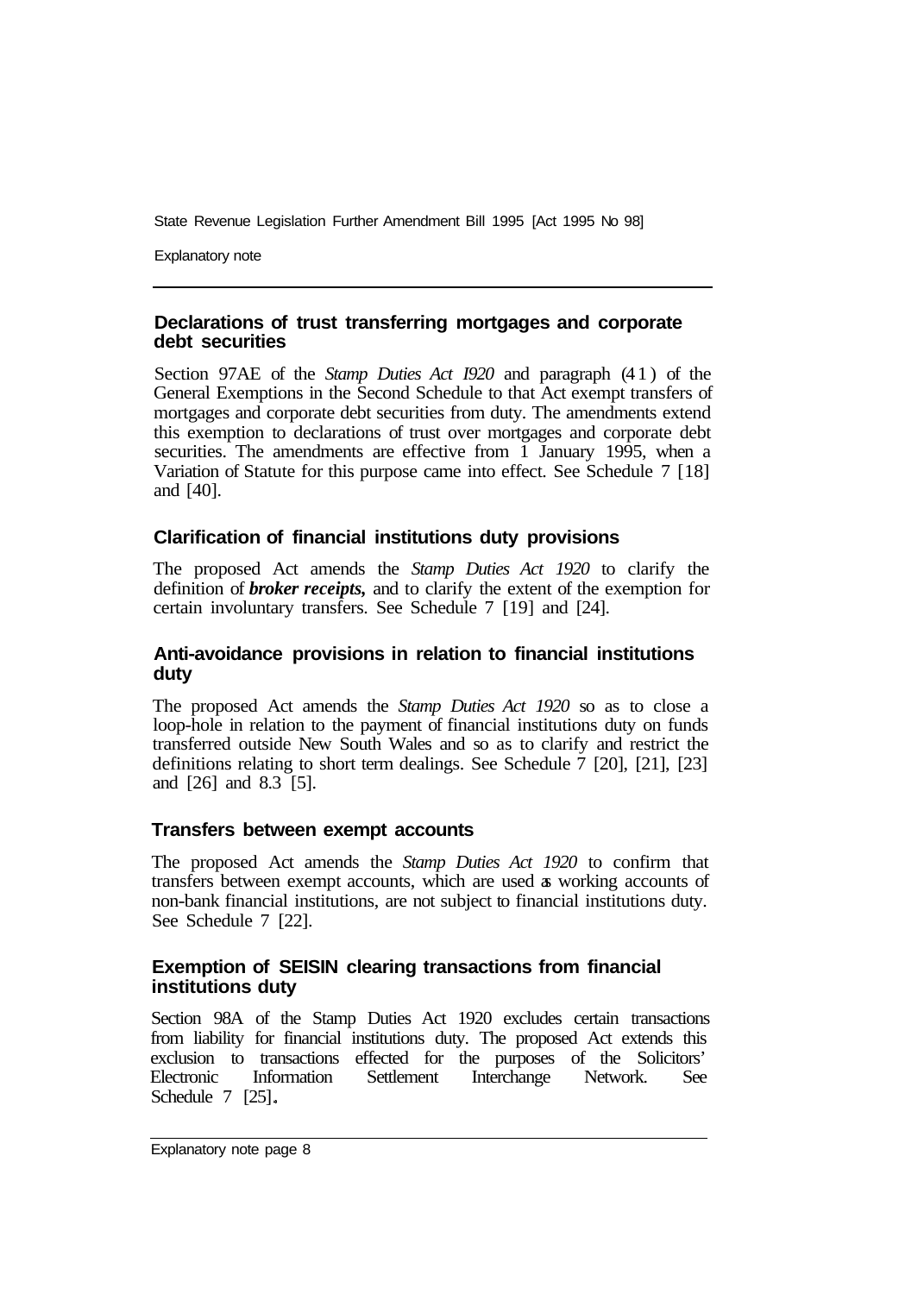Explanatory note

# **Prescribed short term dealers**

The proposed Act amends the *Stamp Duties Act 1920* to allow the Chief Commissioner to assess duty on breaches of the conditions attached to a prescribed short term dealer's account, and to cancel an exempt account if conditions or undertakings are breached. See Schedule 7 [27], [28] and [29].

#### **Imposition of tax on persons and bodies having Crown immunity**

The proposed Act enables the Governor to apply the whole or any specified provisions of the *Stamp Duties Act 1920* to any specified body (whether statutory or otherwise) that has Crown immunity. A consequential provision provides that accounts held by Crown bodies the subject of such an order will not be eligible for a certificate of approval as an exempt account under section 98U of the *Stamp Duties Act 1920* on the ground that they are Crown bodies. See Schedule 7 [30] and [33].

#### **Rights of objection against decisions of the Chief Commissioner of Stamp Duties**

The amendments confer a right of objection and appeal in connection with decisions of the Chief Commissioner under provisions previously administered by the Treasurer. See Schedule 7 [31] and [32].

# **Community Housing Program instruments**

The proposed Act exempts instruments from liability for stamp duty if they are executed for the purposes of or in connection with the Community Housing Program administered within the Department of Housing. See Schedule 7 [39].

# **Share ratio contracts**

The proposed Act exempts share ratio contracts from liability for stamp duty. See Schedule 7 [41]. The amendments are taken to have commenced on 3 March 1995.

# **HomeFund deeds of release**

The proposed Act exempts deeds of release effected under the *HomeFund Restructuring Act 1993* from liability for stamp duty. See Schedule 7 [42]. The amendments are taken to have commenced on 15 September 1995.